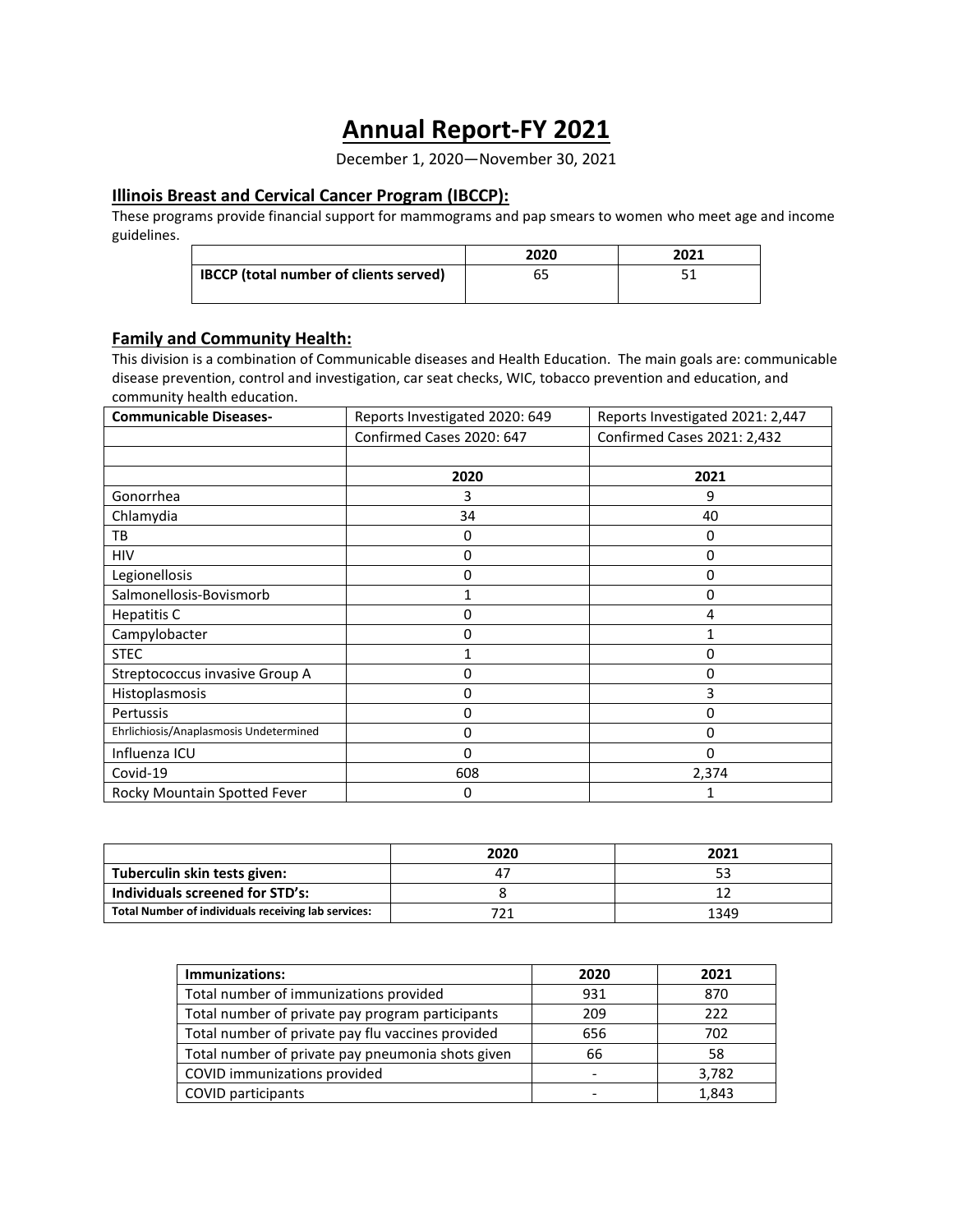# **Women, Infants, and Children (WIC):**

This program provides nutrition education and supplemental foods for income eligible families. The numbers listed below are an average of what we serve (some of the categories have duplicated individuals in them.)

|                                 | 2020 | 2021 |
|---------------------------------|------|------|
| Total number of clients served: | 173  | 147  |
| Number of Women                 |      |      |
| Number of Infants               |      |      |
| Number of Children              |      |      |

## **Home Health:**

This division provides professional and experienced staff to administer in-home health care for all ages and income levels. Home health is available to residents of Hancock County, and in limited areas of Henderson, Adams, Schuyler, and McDonough counties. We continue to strive to meet the home care needs of our residents. \*\*Stats for this report are from Nov. 1, 2020-Oct. 31, 2021 because that is when Home health's Licensure report timeframe is from\*\***Total Number of Patients and Duplicated Patients**

| <b>TOTAL PATIENTS 2020-732</b>              | <b>TOTAL PATIENTS 2021-348</b> |      |  |
|---------------------------------------------|--------------------------------|------|--|
| <b>TOTAL VISITS 2020--2760</b>              | <b>TOTAL VISITS 2021--2786</b> |      |  |
|                                             | 2020                           | 2021 |  |
| <b>Skilled Nursing</b>                      | 116                            | 144  |  |
| Total number of Skilled Nursing visits      | 1081                           | 1200 |  |
|                                             |                                |      |  |
| Physical Therapy                            | 79                             | 107  |  |
| Total number of Physical Therapy visits     | 517                            | 682  |  |
|                                             |                                |      |  |
| Speech Therapy                              | 1                              | 1    |  |
| Total number of Speech Therapy visits       | 1                              | 2    |  |
|                                             |                                |      |  |
| <b>Occupational Therapy</b>                 | 55                             | 47   |  |
| Total number of Occupational Therapy visits | 276                            | 241  |  |
|                                             |                                |      |  |
| Home Health Aide                            | 16                             | 48   |  |
| Total number of Home Health Aide visits     | 421                            | 528  |  |
|                                             |                                |      |  |
| Other                                       | $\mathcal{P}$                  | 1    |  |
| Total number of Other visits                | 170                            | 133  |  |

## **Environmental Health:**

The primary focus of this division is food sanitation and safety, private water safety and testing, and private sewage disposal and inspection.

| <b>Food Sanitation Inspections-</b> | 2020 | 2021 |
|-------------------------------------|------|------|
| Food Facilities (total numbers)     | 110  | 106  |
| Temporary Events (total numbers)    |      |      |
| Inspections (total numbers)         |      |      |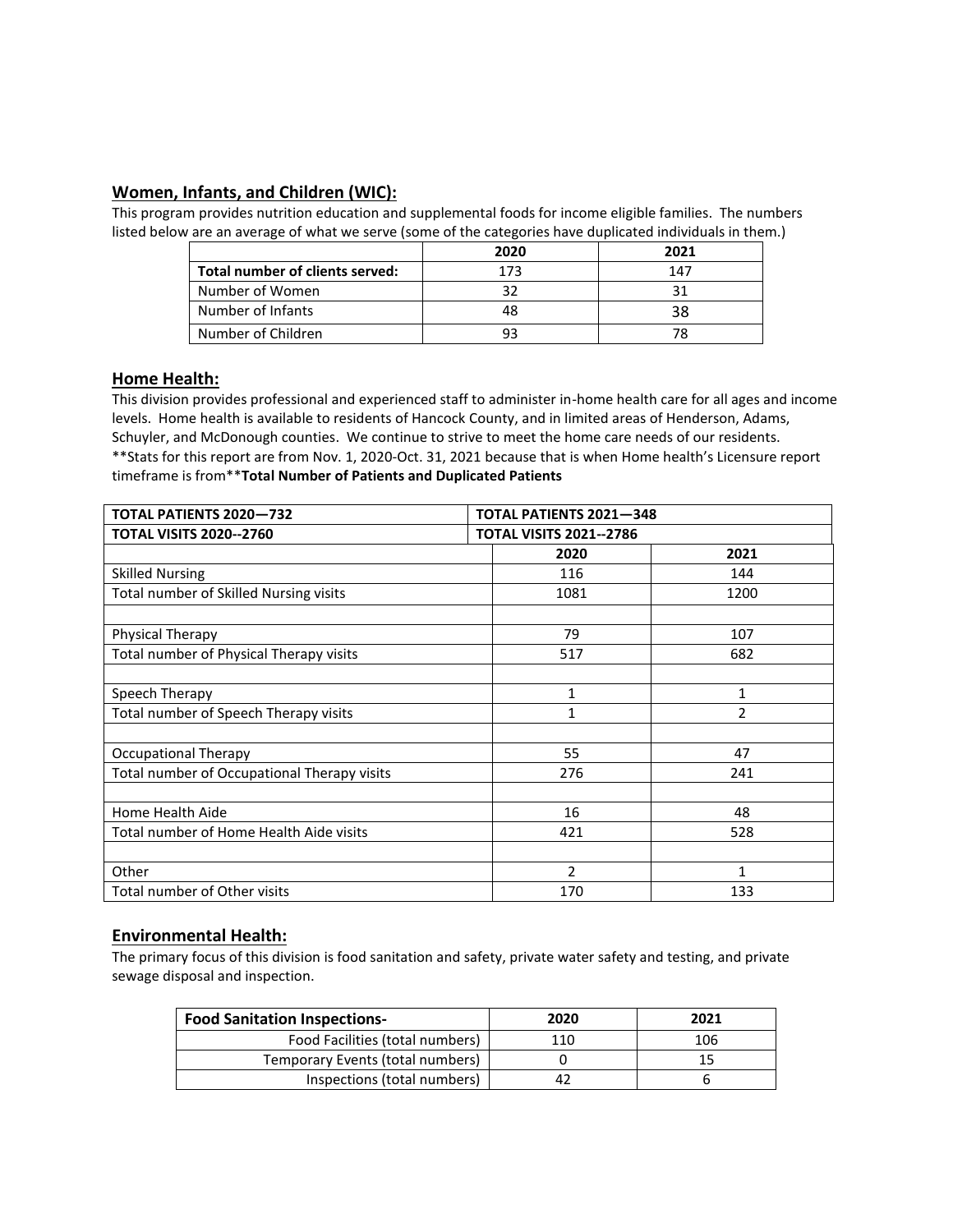| <b>Private Sewage Disposal Systems-</b> | 2020 | 2021 |
|-----------------------------------------|------|------|
| APPROVED                                | 34   | ວາ   |
| <b>NEW</b>                              | 14   | 19   |
| <b>REPAIRS</b>                          | 20   | 13   |
| <b>COMPLAINT</b>                        |      |      |

| <b>Real Estate Inspections-</b> | 2020 | 2021 |
|---------------------------------|------|------|
| WELL AND SEPTIC                 |      |      |
| WELL                            |      |      |
| <b>SEPTIC</b>                   |      |      |

# **Food Classes/Courses:**

\*\*We did not have the corresponding grant until 2018\*\*

|                                                | 2020 | 2021 |
|------------------------------------------------|------|------|
| Food Service Managers Course (total attendees) |      |      |
| Food Handlers Class (total attendees)          |      |      |

#### **Potable Water Program:**

|                              | 2020 | 2021 |
|------------------------------|------|------|
| Water Reports                |      |      |
| Well Reports                 |      |      |
| <b>Non-Community Samples</b> |      |      |

#### **Elevated Blood Lead Levels**

#### From the Code:

"Elevated Blood Lead Level" or "EBL" means a blood lead level greater than or equal to 5 micrograms per deciliter (µg/dL) of whole blood.

"EBL Inspection" means a lead inspection, lead risk assessment, and any necessary follow-up in a regulated facility to determine the sources of lead exposure. EBL inspections shall only be performed by the Department or delegate agency personnel licensed as a lead risk assessor.

Confirmed elevated blood lead cases 5 Environmental Assessments 3 HCHD started doing blood lead level case management and environmental assessments on January 1, 2021.

#### **Dental Center:**

Currently, the dental center sees patients from 138 zip codes in 26 counties, across 4 states. All Hancock county children were invited to participate in our sealant program.

|                          | 2020  | 2021   |
|--------------------------|-------|--------|
| <b>NEW PATIENTS</b>      | 266   | 252    |
| PROCEDURES COMPLETED     | 9.946 | 10,515 |
|                          |       |        |
| Medicaid recipients      | 55%   | 54%    |
| Uninsured individuals    | 15%   | 11%    |
| Primary dental insurance | 30%   | 35%    |